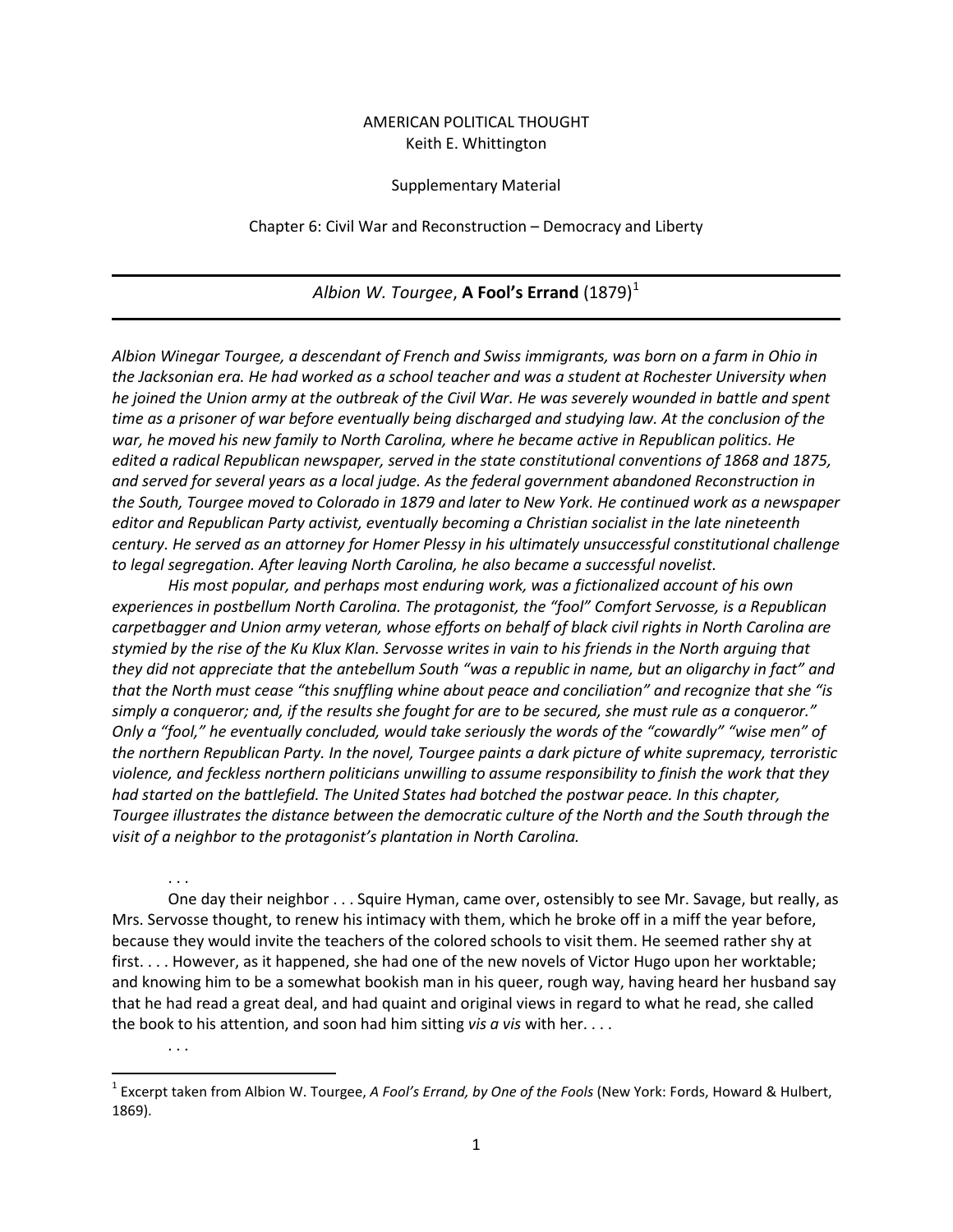After a time he asked to look into the bookcase, and was soon engrossed in making new, and renewing old friends, as he said. There were some works which Servosse had put on an upper shelf, lest they should attract any one's attention, and be thought to have been displayed with any intent to offend. They were works upon slavery and kindred subjects.

She noticed that the old man was peculiarly attracted to this shelf. He seemed very soon to have forgotten all about Victor Hugo, and he presently asked if he might borrow some of these volumes. She hardly knew what to tell him. She did not want to ask him to wait until Comfort came; for it seemed so absurd, in what was called a free and Christian land, to hesitate as to whether it would be safe to lend a simple book. He noticed her hesitation, and said,—

"I have a curiosity to read them. I have heard so much about them, and never saw them before. You may not be aware, madam, that they were regarded as 'seditious publications' before the war; so that one could only get to read them at considerable risk and trouble. This I never cared to take; but now that it is all over, and the doctrines of these books have come to prevail, I would like to read the books just to see what hurt us."

She remarked that her husband had put them on the top shelf in order that he might not seem either to obtrude them upon his neighbor's notice, or to deny their possession by concealment.

"No, he has no cause for that now," said he; "though I remember when a man was tried and convicted, and sentence of whipping and imprisonment passed on him too, just for having one of those in his possession."

"I did not know," she said, "that the law actually made it criminal, or, rather, I supposed it was never enforced."

"Oh, yes! It was," he answered. "The case I allude to was Mr. Wanzer, who belonged to a very well-known family here in the county, though he had just come in from Indiana, which as the way he come to have the book about him." There was a big trial and a powerful excitement over it. He was very ably defended, and his lawyers took a heap of points on the law, which it was thought might be declared unconstitutional. But 'twasn't no manner of use. The Supreme Court stood by the law in every particular."

"I thought it was only mobs that interfered with people for reading what they chose," said she; "at least since the good old days when they used to burn people for reading the Bible."

"Well," said he, "there used to be mobs about it too: at least we used to get very much excited at the idea of people bringing what were called 'abolition' books here, to stir up our slaves to insurrection; and probably did some things that had as well not have been done."

"But how could you, Squire?" she asked. "This claimed to be a free country; and how could you think you had any right to persecute one for reading, writing, or saying what he believed? I suppose in those days you would have hung my husband for expressing his opinions?"

"In those days," said he solemnly, "Colonel Servosse would never have expressed such opinions. I admit that he is a brave man; but no one would any more have uttered such sentiments as he puts out now than he would have carried a torch into a powder-magazine. The danger was so apparent, that no one could be found fool-hardy enough to attempt it. I think such a one would have been torn limb from limb, as by a wild beast, by any crowd in the South."

"But you could not have thought that right, Squire," she interposed.

"Well, now, I don't think you ought to say that, madam. You see, you are blaming a whole people whom we are bound to admit were, in the main, honest in what they did. If any one believed slavery to be a divinely appointed and ordained institution, I can not see how he could do otherwise."

"If!" she said hotly. "Do you suppose there were any such?"

"Undoubtedly," he answered seriously,—"many thousands of them, and are today. In fact, you may say that the bulk of the Southern people believed it then, and believe it now. They regard the abolition of slavery only as a temporary triumph of fanaticism over divine truth. They do not believe the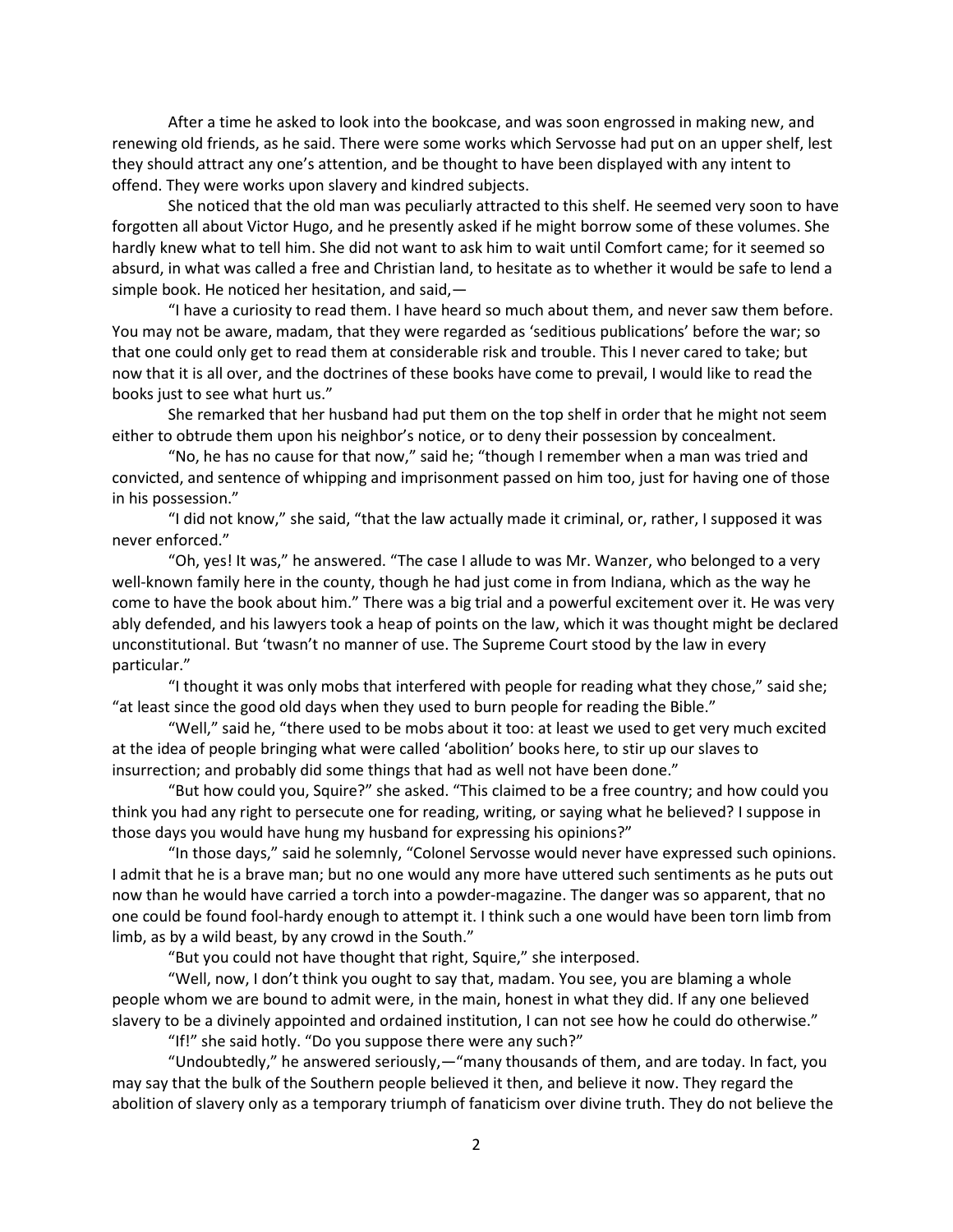negro intended or designed for any other sphere of life. They may think the relation was abused by bad masters and speculators and all that, and consequently God *permitted* its overthrow; but they have no idea that he will permit the permanent establishment of any system which does not retain the African in a subordinate and servile relation."

"But you do not believe any such horrible doctrine, Squire?" she could not help asking quickly. "I beg your pardon, ma'am," he answered politely enough: "I don't know what I believe. I have been a slaveholder from my youth, and ever since I could remember have heard the institution of slavery referred to in the pulpit and in religious conversations, not so much as a thing that might be proved to be holy ,but which was incontestably divine in its origin and character, just as much as marriage, or any other Christian institution. I don't think a minister who had a doubt upon that subject could have found any market for his religion here. Until the war was over, I think, I there was any one thing that I believed stronger and clearer and firmer than another, it was the niggers were made for slaves; and cotton, terbacker, sugar-can, an' rice, were made for them to raise, and could not be raised in any other way. Now I'm most ready to say that I'll be dog-goned if I know what I *do* believe. I *know* the niggers are free, and, for all I can see, they are likely to stay so; but what's to come on't I don't know."

"My husband," said she, "thinks they will remain so, and become valuable citizens, and that the Southern people have actually gained by the war more than emancipation cost them."

"Yes, yes, I know," said he: "I've heard the Colonel talk, and what he says looks mighty plausible too. I think it's that has had a heap to do with unsettlin' my faith. However, I do wish he would be more keerful. He don't seem to realize that he's among a people that ain't used to his free and easy ways of talking about every thing. I'm afraid he'll get into trouble. I know he means well, but he is so inconsiderate."

"He's not used to hiding his opinions," she said with something of pride.

"No," he answered; "nor are those he is among used to having their pet notions assailed in that manner. I'm afraid there'll be trouble. I was anxious to see him today, an' talk with him about it; but I shall have to come again. Meantime, if you'll let me take these books, I'll read 'em carefully, an' perhaps find some way out of my dilemma."

"Certainly," she said. "We have no books that our neighbors are not welcome to read, believe or disbelieve, accept or refute, as they see fit. We practice what we preach, Squire."

"I believe that, madam," said he, as he stooped for his hat and stick; "an' I believe you're very much in earnest, both in preachin' an' practicin'. Oh! Did I tell you?" he added suddenly, "my son Jesse, he's heard the Colonel speak once or twice, an' he's clean carried away with him. Says he's got more sense than anybody he ever heard talk about such matters. He's quite took up that notion you spoke of a while ago,—that freein' the slaves is the best thing that's ever happened for the white folks of the South. Maybe he's right, but it sounds right queer to hear him talk so. He's like you say, though, practicin' what he preaches, an' is going in to work as if he'd been raised to it all his life. It looks hard, and sounds queer; but maybe he's right. Good-evening, ma'am! Tell the colonel I'm right sorry he was not at home. I'll come again when I've read these through,"—touching the books with his pipe,—"an' hope I may catch him then."

Servosse was not quite pleased when his wife told him that night of what she had done. He had been very careful not to give any *just* ground of offense, as he thought, to their neighbors. While he did not hesitate to avow his opinions upon any question of present interest, he did not think it well to open the controversies of the past, and had studiously avoided all reference to them, unless it became necessary in considering the present. He did not say much, however; and when, a few nights afterwards, the Squire came over to return the books, the Fool was rather glad she had loaned them.

. . .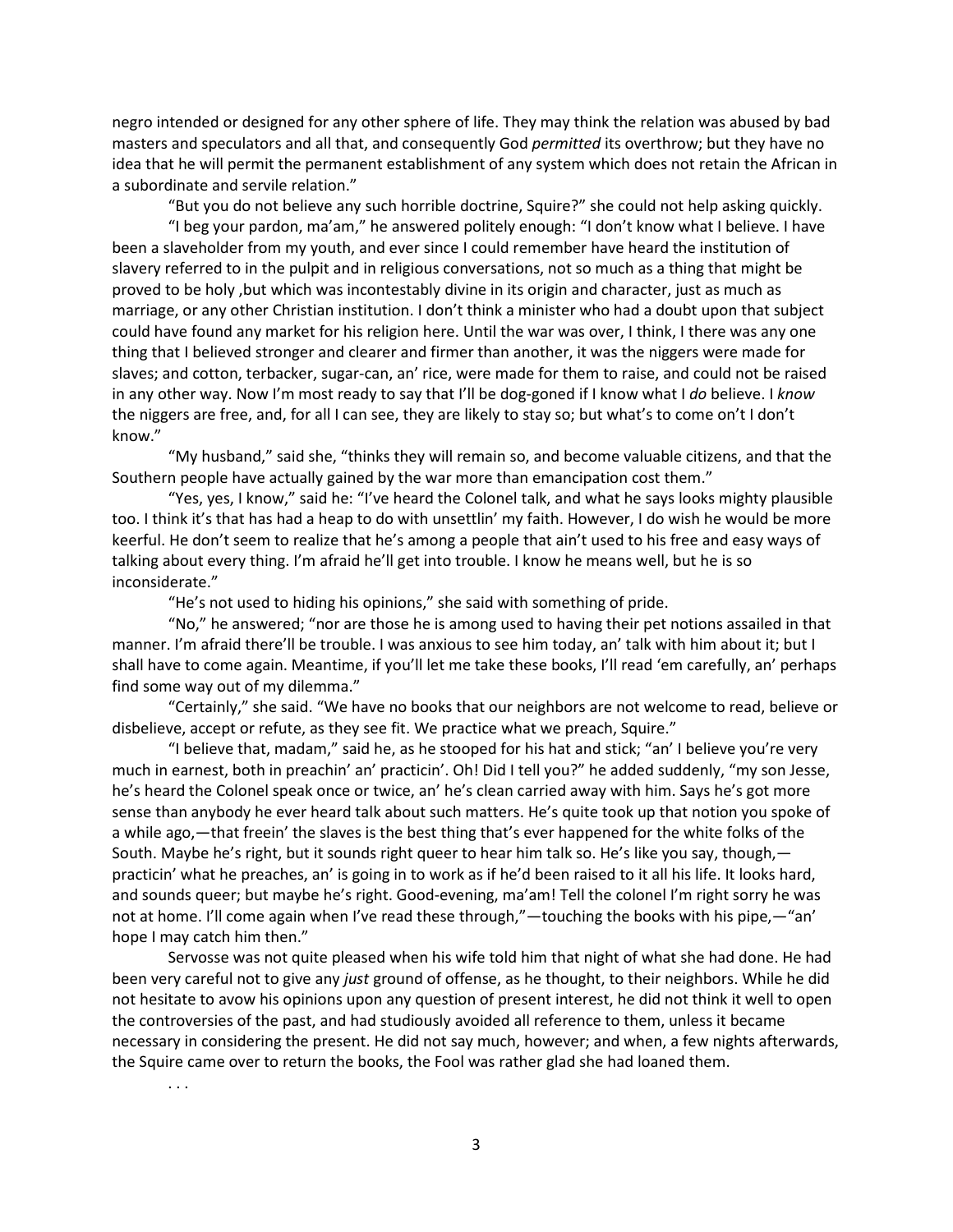"Well, Colonel," he said, after he had chatted a while with the child, "I've brought back the books I borrowed of the madam the other day."

"So I see," laughed Servosse. "Well, I hope you enjoyed reading them?"

"That I did, Colonel," he answered,—"more, I suppose than you would ever imagine that I could."

"Indeed!," said Servosse. "I was half afraid they would make you so angry that you would feel like visiting your displeasure on me."

"No, indeed!" said the old man with a sort of chuckle. "I had no notion of being angry; though, now I come to think on't, I can't imagine why I am not. There's certainly hard things enough in those books about me and my people to make any man mad. But the truth is, Colonel, it seems to be all about the past—what is all over and done with now—so that I seem to be reading of somebody else, and some other time than my own. Do you know, Colonel, that I never read any 'abolition' books before, only some of the milder sort? And I am of the notion now, that our folks made a mistake in keeping them out of the South. I was a little surprised when the madam here . . . asked me if anyone really believed in slavery. If it had been you, I should have asked if anyone really believed in 'abolitionism.' But I am satisfied that the people who wrote those books believed what they were writing; and it does seem as if they had good reason to do so. It's a thousand pities we couldn't have talked these things over, and have come to the right understanding of them without this terrible war."

"That was quite impossible, Squire," said Servosse. "We could never have agreed. I have learned enough of the former state of affairs here already to see that. Each party distrusted the other's sincerity, and despised the other's knowledge. War was inevitable: sooner or later it must have come. . . ."

"Human nature is a sullen, obstinate, unreasonable brute; but it always has its own way with all of us. Ain't that so, Colonel?" he asked with a self-appreciative chuckle.

. . .

"Just so, Squire," replied Servosse. "And almost always disappointing too. Now, I cannot see why the South should not have seen its own interest to have lain in the way of graduate emancipation long ago."

"The very idea I was going to advance as to the North," laughed the old man. "I never could make over what *interest* they had in the matter at all. Now, the people who wrote those books I can understand. With them it was a principle, a religious idea. They thought it was a wrong and a sin which they would do God's service to exterminate. They are what we call 'fanatics.' No one can blame them, only for not crediting us with like sincerity. They might have done that, I should suppose. They made too much, too, out of the abuses of slavery. It *was* abused—no doubt of that—and many bad things done by bad men under cover of it; but they might have credited us with honesty, at least. We were not all bad, nor all cruel and unjust. Some of us thought the master's relation one of divine duty; and others, who weren't quite so clear upon that point, or didn't care so much whether it was true or not, felt that he institution was on our hands, had come be there lawfully, and we didn't see how we were to get rid of it without immense loss and sacrifice. So we just let it float along. But we were not hard masters nor cruel owners. We did feel bound to protect the institution. Not only our interests, but the safety of society as we honestly thought, depended on its continuance, unimpaired and perfect, until something else should take its place, at least. As long as the nigger was *here*, we were all satisfied that he must be a slave. A good many of us though it would not be any injury if they could be removed somewhere else."

"No doubt you are right," said Servosse. "And it is not surprising, either, that you should have felt so, or that those who wrote those books should have misconceived your motive. Slavery did two things which naturally prevented such knowledge from being obtained: it excluded the stranger from its inner sanctuary with rigorous care, and persecuted with unsparing severity all who rejected its dogmas"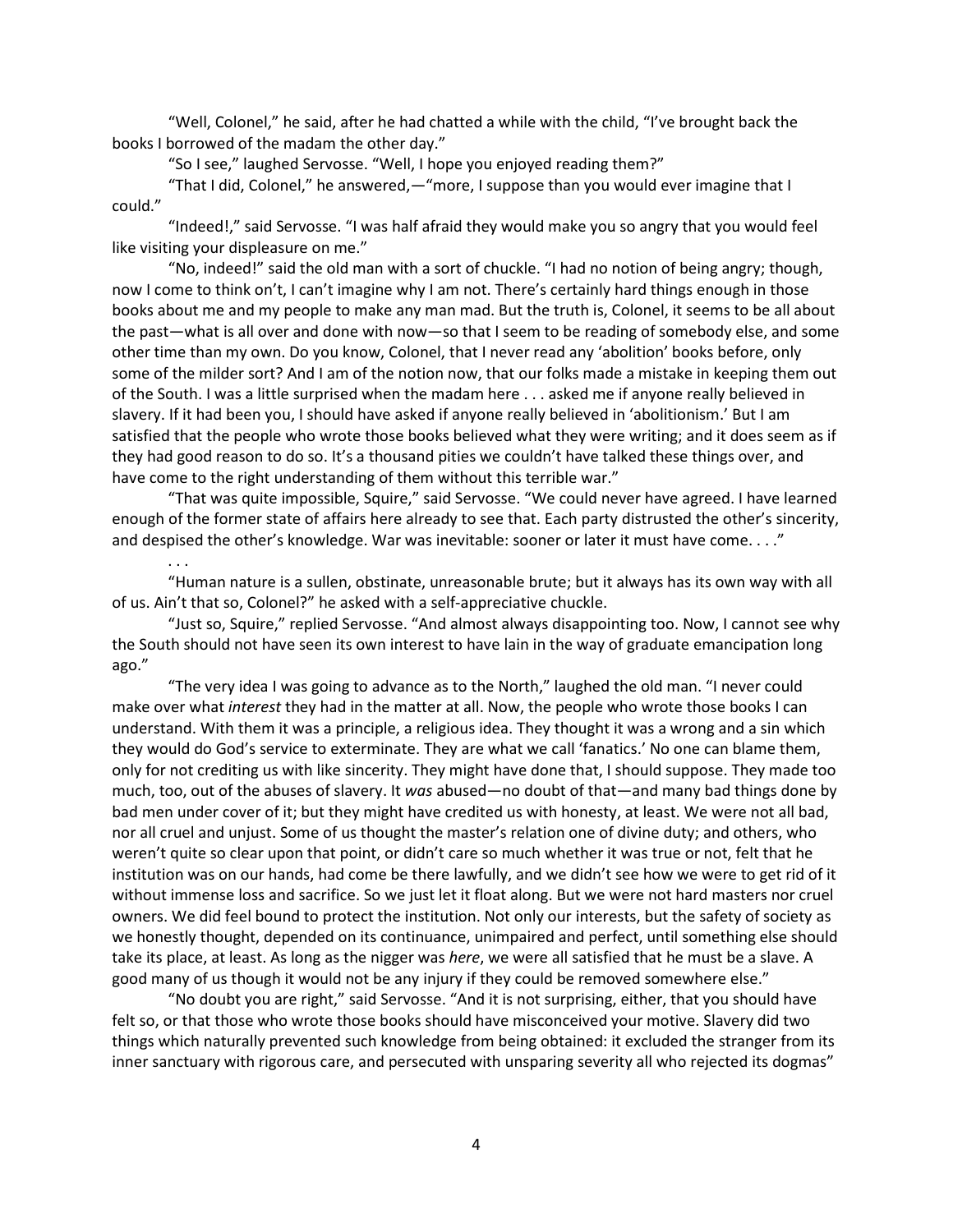"Yes, yes, I see, "laughed the Squire. "You and I are getting back to human nature again in our anxiety to excuse our respective sides. But do you know I have a still greater reason for being angry, after reading one of those books, on my own personal, individual account?—I, Nathaniel Hyman?"

"No, indeed, I did not," said Servosse. "You are not one of the characters, are you?"

"That's exactly what I am," was the reply, "and not cast in a very enviable *role*, either. . . ." . . .

"Well, I don't know as I mind it, though one hardly likes to go down to posterity as one of the black sheep of his day. The affair of which so much is made was a very trifling matter, and I had mighty little to do with it, at best."

Then he read aloud the passage and the note, and explained:

"Now, the whole matter was this. There were a couple of Northern ministers—Wesleyans, I believe they called themselves—who couldn't make out to hold their tongues, but were a-spoutin' an' argyfyin' around here as if the Lord hadn't given them any instructions, only to abuse and denounce slaveholders and slavery. I went to hear 'em once or twice just to satisfy myself. They were very imprudent and very intemperate. I spoke to one of them after meeting was out that day, an' told him so. He wouldn't listen at all, but rattled off more Scripture at me than I ever heard in the same time from anybody else on earth. I didn't quarrel with them (you know I never quarrel with anybody, Colonel), an' I presume I did tell him I was his friend. I'm everybody's friend, an' always have been. I didn't want him to get into no trouble, an' didn't want no harm to come to him. That's all true, an' I've no doubt I said so to him. But I did not approve his doctrine, nor sympathize with his sentiments; nor did I tell him so, though he says I did in the note. I never thought such a thing. I probably told him I was a magistrate, which was true, and that I was afraid of trouble, which was equally true. . . . I thought they were fools, and think so yet; but I hadn't any malice or harm against them in the world. But as it happened, without my knowledge or advisement of mine, directly or indirectly, the next Sunday morning, when the meeting was to be at Shallow Ford, there came by my house a party of gentlemen going on . . . to hear the Wesleyans, they said. I told them they were on the wrong road, just as a matter of politeness, you know. . . . After they had been gone about an hour or so, it occurred to me that they might be bent on mischief. I don't say I might not have done just the same if I had known their errand; but as a fact I did not, and never suspected it till afterwards."

"Well," asked Servosse, "is the rest of the incident true—that about dragging the ministers from the pulpit, bucking them across a log, and beating them?"

"Well, I heard afterwards that they did break up the meeting, and give the preachers a little brushing. They might have bucked 'em across a log; more'n likely they did: it's a powerful handy way to larrup a man. I don't allow, though, that it was anything like so severe as it's represented in the book, though no doubt the preachers thought it pretty rough. I s'pose they weren't used to it—perhaps though their cloth would save them. I understand they go away powerful quick after that, not waiting for any repetition of the dose, which was about the sensible thing they did do."

The old man told it with twinkling eyes, and an evident relish of the whole proceeding.

"I have always had some doubt in regard to these incidents," said Servosse, "and am glad to have confirmed by one who was an actor in it; but you don't pretend to justify such proceedings, Squire?"

"Well, now, Colonel, I don't really see what there is to make such a fuss about," said Hyman. "Here was a peaceable community, living under the protection of the Constitution and laws of the country; and these men, who had no business or interest here, came among us, and advocated doctrines, which, if adopted, would have destroyed the constitution of our society, and perhaps have endangered our lives and families. Such doctrines lead at once and naturally to insurrection among the blacks, and threaten us with all the horrors of San Domingo. I must say, Colonel, I think the gentlemen were very lenient and forbearing, when they only striped the preachers' backs a little, instead of